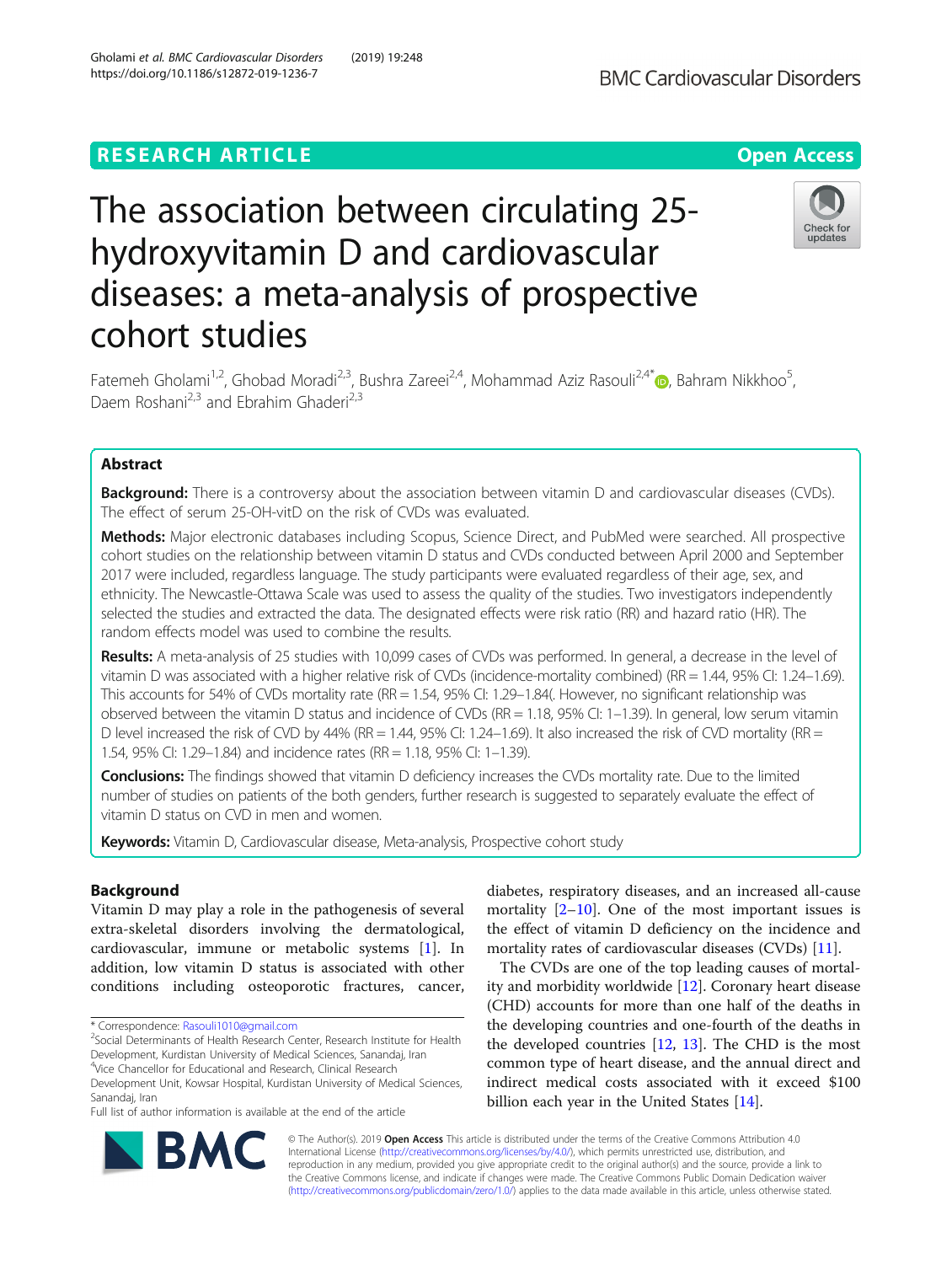<span id="page-1-0"></span>A reduced level of 25-hydroxyvitamin D (25-OH-vitD) in plasma, as an indicator of vitamin D deficiency, is associated with several risk factors of stroke, such as hypertension, thrombosis, atherosclerosis, and inflammation. A few studies have shown that the reduction in 25- OH-vitD is directly associated with an increased risk of stroke and CVDs. However, some studies have shown completely different results [[15](#page-8-0)–[21](#page-8-0)]. Previous metaanalysis results from Randomized Controlled Trial (RCTs) have shown that the effects of vitamin D supplementation on CVDs, the risk factors, or glycemic outcomes are controversial or null [[22](#page-8-0)]. Due to a lack of consensus on the association between serum 25-OHvitD and CVDs, there is no established and clear measure for protecting against vitamin D deficiency and reducing the incidence and mortality of CVDs. Therefore, this study is aimed to determine the relationship between the level of 25-OH-vitD and CVDs incidence and mortality in people without underlying CVD-related conditions.

## **Methods**

The authors are asked to provide registration information about the systematic review, (registration number: 116885).

This systematic review and Meta-analysis was performed according to the Meta-Analyses of Observational Studies in Epidemiology (MOOSE) and Preferred Reporting Items for Systematic Reviews and Meta-Analyses (PRISMA) (RRR) [[23](#page-8-0), [24](#page-9-0)]. (Fig. 1).

## Information sources

Three databases were searched including PubMed (April 2000 to September 2017), Science Direct (April 2000 to September 2017), and Scopus (April 2000 to September 2017). In order to find additional references, the reference lists of all retrieved studies, especially systematic reviews were also scanned [[25](#page-9-0)–[31](#page-9-0)]. Furthermore theses and journals about the association of vitamin D and CVDs were also searched.

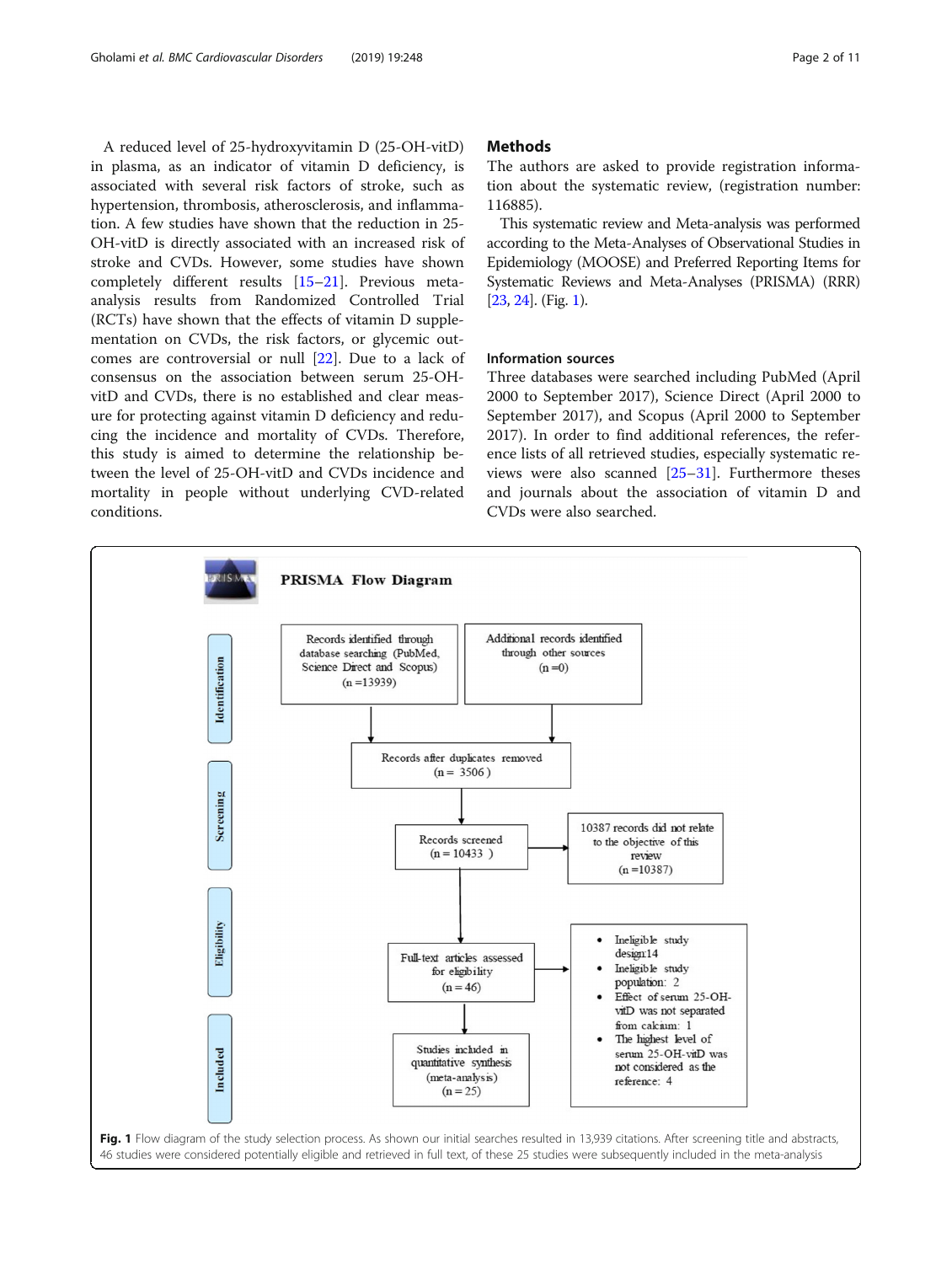## Search

Prospective cohort studies on people without underlying CVD-related conditions addressing the association between vitamin D and CVDs were included. The search strategy included a combination of the following keywords:

"vitamin D" OR "cholecalciferol" OR "25-hydroxyvitamin D" OR "25-OH-D" OR "25(OH)D" AND "cerebrovascular disease" OR "cardiovascular diseases" AND "mortality" OR "incidence" OR "survival" AND "prospective studies" OR "cohort studies" OR "longitudinal studies" OR "observational studies."

#### Study selection

All prospective cohort studies that evaluated the relationship between vitamin D and CVDs were included in the study, regardless of their language. The study population consisted of healthy individuals regardless of age, gender, and ethnicity. Only studies published after 2000 were included because the methods of measuring Vitamin D in these studies were different from those published before 2000. The exclusion criteria were 1) studies whose baseline population had diseases like metabolic syndrome, diabetes, and CVD, or needed hemodialysis; 2) case reports, editorials, letters, meeting abstracts, or review articles; and 3) retrospective studies, crosssectional studies, or case-control studies. Exposure was defined as the level of vitamin D, and the outcome of the study was the incidence of CVDs or mortality due to CVDs. The CVDs included in the study were stroke and CHD [WHO International Classification of Diseases (ICD)-10 I60–69; [http://www.who.int/classifications/icd/](http://www.who.int/classifications/icd/en) [en\]](http://www.who.int/classifications/icd/en). In addition, cardiac arrest (I46), heart failure (I50), and sudden death (R69) were included. The CHD included acute myocardial infarction, angina pectoris, and other ischemic heart diseases (ICD- 10 I20-I25).

To ensure correct paper selection according to the inclusion criteria, two researchers (FG and MAR) conducted the selection process independently. They were not blind to the name of the authors, the journals, and the results. Any disagreement between them would be resolved by consulting with the third researcher (GM).

Full-text of the selected titles were retrieved and assessed by two authors (FG, MAR) independently to ensure adherence to selection criteria. In addition, the reference lists of the studies were searched to identify additional publications.

## Screening, data extraction, and quality assessment

The primary search results were reviewed and duplicate studies were deleted. In addition, more articles were eliminated after reviewing the titles and abstracts. Finally, full text of the remaining articles was assessed for eligibility. Two researchers (FG, MAR) extracted the data from the selected studies. The extracted variables for data analysis included the name of the first author, study title, publication year, study location, participants' age at baseline, sample size, number of cases, follow-up duration, gender, study outcomes (incidence of or mortality due to CVD), levels of circulating 25-OH-vitD (values in ng/ml multiplied by 2.496 for conversion to nmol/l), measurement methods (radioimmunoassay, mass spectrometry, etc.), and RR (95% CI) for the highest vs. lowest categories of vitamin D and variables adjusted in the analysis. The extracted data were entered into an electronic data sheet.

The Newcastle-Ottawa Scale (NOS) was used by two independent researchers (GF and MAR) to evaluate the risk of bias and the quality of the studies [[32](#page-9-0)]. This scale is based on a star system (maximum of nine stars) to evaluate a study in three domains: selection of participants, comparability of study groups, and the ascertainment of outcomes of interest. Studies that received a score of nine stars were categorized as low risk of bias (high quality), seven or eight stars as medium risk (moderate quality), and six or less as high risk of bias (low quality).

## Statistical analysis

Pooled measures were calculated as the inverse varianceweighted mean of the logarithm of RR and HR with 95% CI to assess the strength of the association. The RR (95% CI) for the highest vs. lowest categories of vitamin D was used in this study.

The results were reported separately for men and women and the effect was evaluated using the random effects model. The consistency of findings across studies was assessed by standard  $\chi^2$  tests and the I<sup>2</sup> statistic [\[33](#page-9-0)]. Heterogeneity was evaluated quantitatively using  $I^2$  according to the Higgins classification in which  $I^2 = 25$ , 50, and 75% indicate low, moderate, and high heterogeneity respectively [[34\]](#page-9-0). A funnel plot [\[35](#page-9-0)] and the Egger's test were used to evaluate publication bias [[36](#page-9-0)].

Sensitivity analysis was performed with one study removed at a time [[37\]](#page-9-0), so that a study would be considered excessively influential if the significance of its "omitted" meta-analytic estimate differed relatively from the overall estimate. Meta-regression was used to evaluate the heterogeneity between studies  $[38]$  $[38]$  $[38]$ . The data analyses were done in Stata 12 (Stata Corp, College Station, TX) ( $P < 0.05$ ). The authors are asked to provide registration information about the systematic review, (registration number: 116885).

## Results

A total of 13,939 studies were found up to September 2017 of which 845 references were selected through checking the reference lists. Of the 10,433 retrieved references, 3506 references were excluded as duplicates, and 10,387 references were irrelevant. Out of 46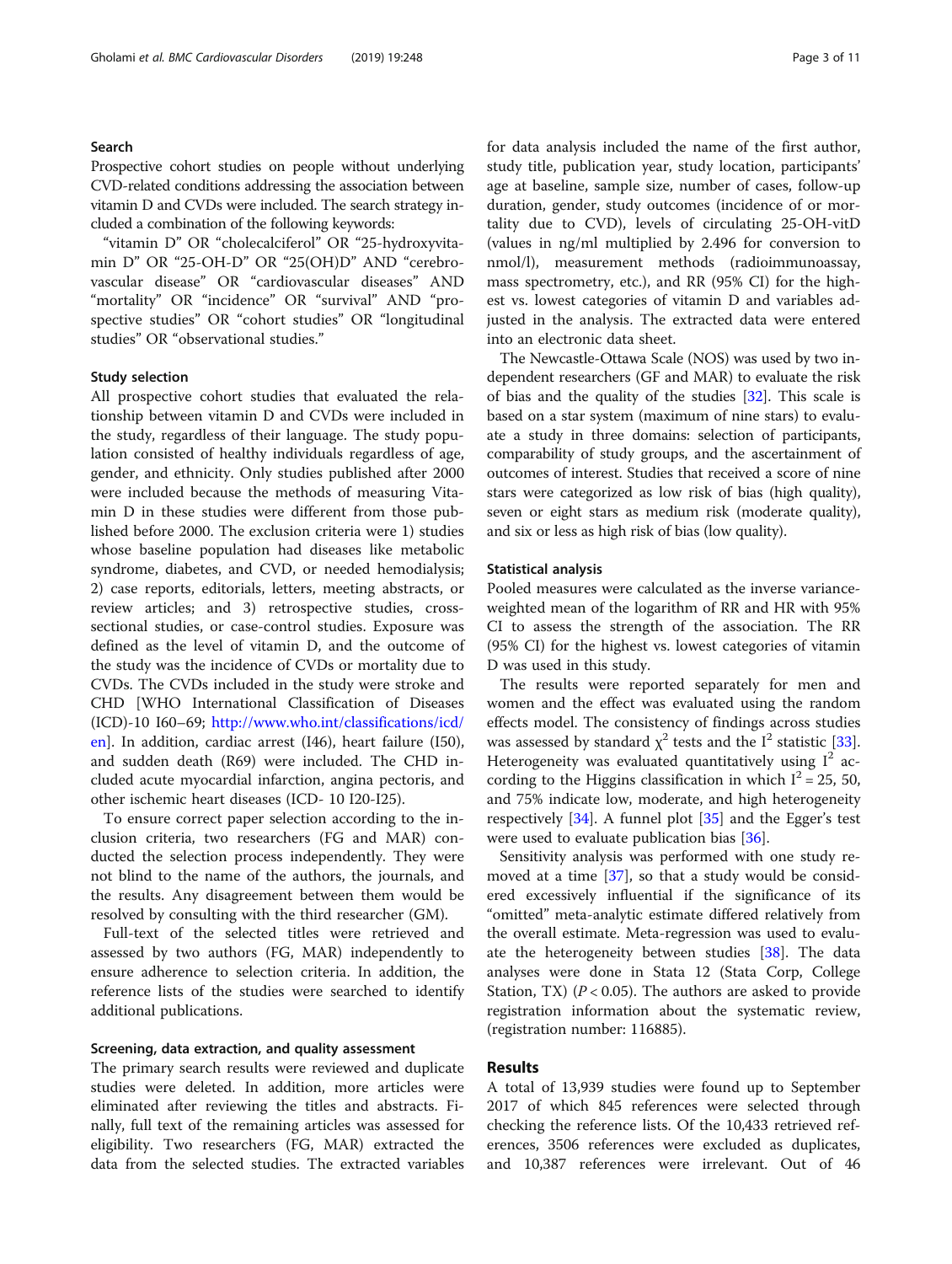retrieved references with full text, 25 studies were eligible for the meta-analysis.

## Characteristics of the reviewed studies

This meta-analysis was performed on the 25 studies with 10,099 cases of CVDs (Table [1\)](#page-4-0). The incidence rate of CVDs was evaluated in six studies [\[30](#page-9-0), [41,](#page-9-0) [42](#page-9-0), [44,](#page-9-0) [47](#page-9-0), [48\]](#page-9-0), and the mortality rate of CVDs was evaluated in 19 studies. The serum level of 25-OH-vitD was measured using radioimmunoassay, mass spectrometry, and other methods. Radioimmunoassay was used in 10 studies [[18](#page-8-0), [19,](#page-8-0) [39,](#page-9-0) [40](#page-9-0), [45](#page-9-0), [50,](#page-9-0) [56,](#page-9-0) [58](#page-9-0)–[60](#page-9-0)] and mass spectrometry was used in six studies [\[44](#page-9-0), [46,](#page-9-0) [47,](#page-9-0) [49,](#page-9-0) [52](#page-9-0), [54](#page-9-0)]. The highest level of serum 25- OH-vitD was considered as the reference. In the majority of papers, the highest and lowest categories of vitamin D consumption were 50 nmol/l and 30 nmol/l respectively. Totally, 13 studies were conducted in the US [\[21,](#page-8-0) [44](#page-9-0)–[51,](#page-9-0) [56](#page-9-0), [59,](#page-9-0) [60](#page-9-0)], 11 in Europe [[10,](#page-8-0) [19](#page-8-0), [39](#page-9-0)– [43,](#page-9-0) [53](#page-9-0)–[55](#page-9-0), [58](#page-9-0), [61](#page-9-0)], and one was carried out in another continent [[18\]](#page-8-0). Five studies presented the results for male patients  $[39, 44, 47, 52, 54]$  $[39, 44, 47, 52, 54]$  $[39, 44, 47, 52, 54]$  $[39, 44, 47, 52, 54]$  $[39, 44, 47, 52, 54]$  $[39, 44, 47, 52, 54]$  $[39, 44, 47, 52, 54]$  $[39, 44, 47, 52, 54]$  $[39, 44, 47, 52, 54]$  $[39, 44, 47, 52, 54]$ , two studies evaluated female patients [\[18](#page-8-0), [50](#page-9-0)], and other studies included both male and female patients. Moreover, the quality of 18 studies was high and quality of seven studies was intermediate [\[19](#page-8-0), [40](#page-9-0), [44](#page-9-0), [45,](#page-9-0) [51](#page-9-0), [58,](#page-9-0) [59](#page-9-0)]. The follow-up period was 5 years in four studies [\[40](#page-9-0), [41,](#page-9-0) [47](#page-9-0), [51](#page-9-0)] and longer in other studies (Table [2\)](#page-5-0). The data of all the reviewed studies were adjusted for age and gender.

# Association between circulating 25-OH-vitD levels and **CVDs**

The effect of vitamin D status on CVDs was calculated using RR and the effect was considered with the greatest degree of control for the potential confounders. Here, RR (95% CI) for the highest vs. lowest categories of vitamin D was used. In general, decreased level of vitamin D was associated with an increased relative risk of CVDs (RR = 1.44, 95% CI: 1.24–1.69), accounting for 54% of CVDs mortality (RR = 1.54, 95% CI: 1.29–1.84(. However, no significant relationship was observed between vitamin D status and incidence of CVDs (RR =1.18, 95%  $CI: 1-1.39$ ).

In general, low circulating 25-OH-vitD levels increased the risk of CVDs by 44% (RR = 1.44, 95% CI: 1.24–1.69) (Fig. [1](#page-1-0)). Low circulating 25-OH-vitD levels increased the risk of CVDs incidence (RR = 1.18, 95% CI: 1-1.39) and mortality (RR = 1.54, 95% CI: 1.29–1.84) (Fig. [1\)](#page-1-0). The size of the gray box was proportional to the weight assigned to each study, and the horizontal lines represent the 95% CIs. There was evidence of heterogeneity

 $(I<sup>2</sup>)$  between the observational studies, which was equal to 84.7% ( $P < 0.001$ ) for CVD (Fig. [2](#page-6-0)).

#### Subgroup analysis and assessment of publication bias

There was no publication bias according to the Egger's test ( $P = 0.76$ ). Asymmetry was observed in the funnel plot (Fig. [3\)](#page-6-0), due to small-study effects [[62\]](#page-9-0), in a study by Pilz, Lee, and Formiga [[39](#page-9-0), [40](#page-9-0), [61](#page-9-0)]. There was no change in the overall estimate (RR) of the study after excluding three studies. The results of the sensitivity analysis for CVDs showed that excluding none of the studies changed the overall estimate of the study significantly; this relationship was 1.44, ranging from 1.23 to 1.68.

A meta-regression was performed in the subgroups to detect the source of heterogeneity. The estimated effect showed no association with the outcome [CVD incidence: RR = 1.18 (95% CI: 1–1.39); CVD mortality: RR = 1.54 (95% CI: 1.29–1.84)]  $(P = 0.11)$ ; location [Europe:  $RR = 1.25$  (95% CI: 0.95–1.65); others:  $RR = 0.68$  (95%) CI:  $0.30-1.54$ ] ( $P = 0.12$ (; quality [high: RR = 1.30 (95%) CI: 1.16–1.46); moderate: RR = 1.58 (95% CI: 1.15–2.15)]  $(P = 0.26)$ ; gender [male: RR = 1 (95% CI: 0.84–1.20); female:  $RR = 1.12$  (95% CI: 0.78-1.59)] ( $P = 0.80$ ); and duration of follow-up  $\left[ < 5 \text{ years:} \text{ RR} = 1.69 \text{ (95\% CI:} \right]$ 1.46–1.96); > 5 years:  $RR = 1.45 (95\% \text{ CI: } 1.22-1.73)$  $(P = 0.98)$ .

Based on the studies that used mass spectrometry to measure the serum level of 25–OH-vitD (RR = 1.08 (95% CI: 0.96–1.21) and compared with the studies that used radioimmunoassay (RR = 1.61 (95% CI: 1.23-2.11) ( $P =$ 0.03), there may be an association between serum 25- OH-vitD and an increased risk of CVD by 8% .

The number of subjects  $(P = 0.69)$  and cases  $(P = 0.91)$ were not among the sources of heterogeneity (Table [2\)](#page-5-0).

## **Discussion**

The results of the meta-analysis showed a negative association between the serum 25-OH-vitD concentration and the risk of CVDs morbidity and mortality. Decreased level of vitamin D was associated with an increased relative risk of CVD (RR = 1.44, 95% CI: 1.24– 1.69), accounting for 54% of CVD mortality ( $RR = 1.54$ , 95% CI: 1.29–1.84(. However, no significant relationship was observed between the vitamin D status and incidence of CVDs (RR = 1.18, 95% CI: 1–1.39).

The results from the experimental studies have shown a positive effect of vitamin D on the risk factors associated with CVDs and its progression [[57,](#page-9-0) [63](#page-9-0)–[66](#page-9-0)].

The results from the meta-analysis revealed that the majority of the cohort studies found a significant relationship between the vitamin D status and CVD mortality rate [[26,](#page-9-0) [67](#page-9-0), [68](#page-9-0)], which is consistent with the previous reviews. However, some studies found no linear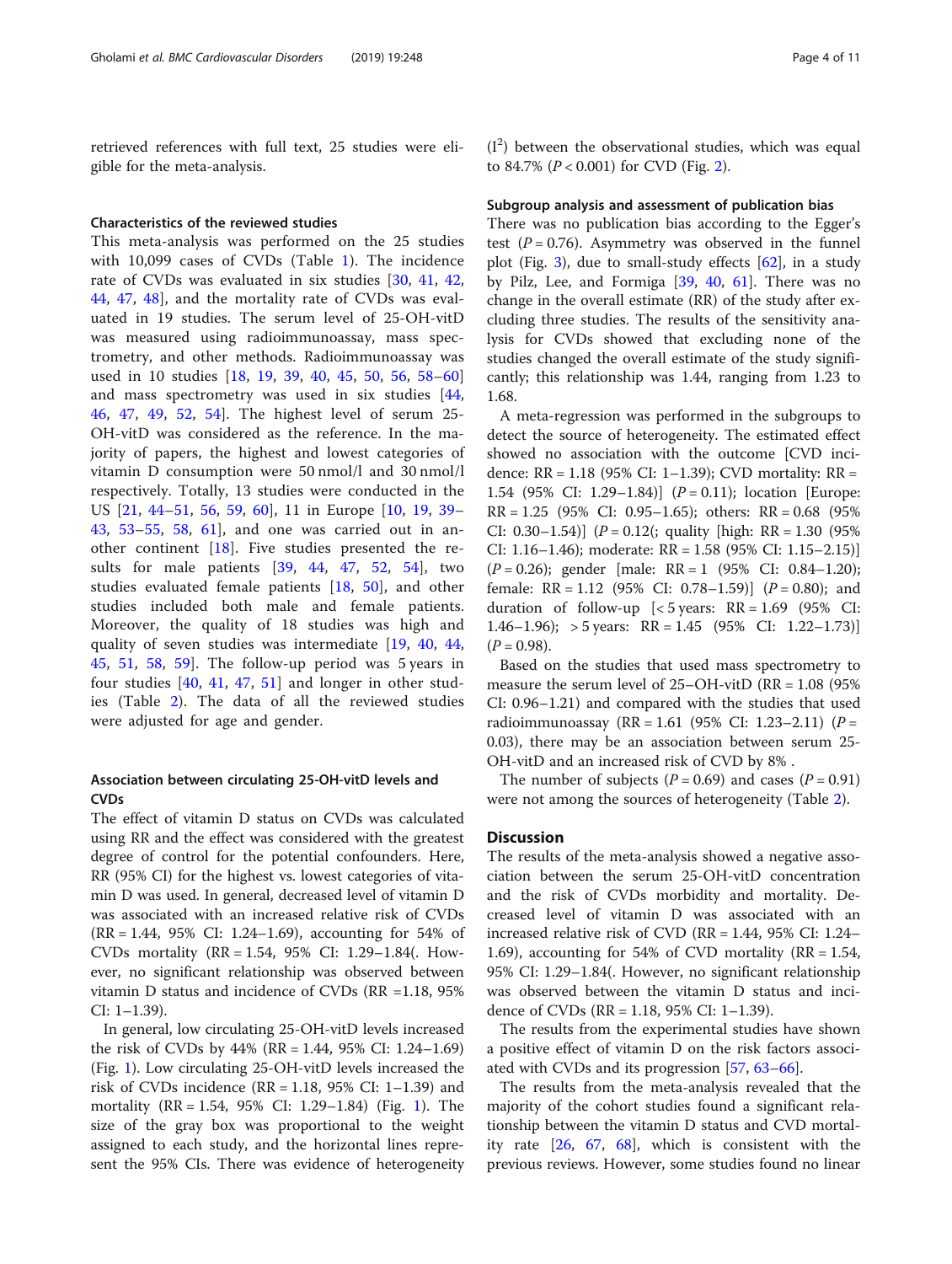| Author                              | <b>Rable I</b> Characteristics or studies included on daily foods and CVD<br>Study, continent                                                           | Age<br>(years) | Subjects Sex |             | Quality      | (years) | (cases)          | Follow-up Outcome Method of measurement<br>(vitamin D)                                                  |
|-------------------------------------|---------------------------------------------------------------------------------------------------------------------------------------------------------|----------------|--------------|-------------|--------------|---------|------------------|---------------------------------------------------------------------------------------------------------|
| Lee, 2014 [39]                      | European Male Ageing Study                                                                                                                              | 60             | 2452         | Male        | High         | 4.3     | <b>CVD</b><br>72 | Radioimmunoassay (RIA)                                                                                  |
|                                     | (EMAS), Europe                                                                                                                                          |                |              |             |              |         |                  |                                                                                                         |
|                                     | Formiga, 2014 [40] The Octabaix Study, Europe                                                                                                           | 85             | 312          | Both        | Moderate     | 2.8     | 25               | Radioimmunoassay (RIA)                                                                                  |
| Perna, 2013 [41]                    | ESTHER Study, Europe                                                                                                                                    | $50 - 74$      | 7709         | Both        | High         | 6.5     | 1011             | DiaSorin-Liason<br>(Diasorin, Inc) and the IDS-iSYS<br>(Immunodiagnostic Systems<br>GmbH) immunoassayes |
| Kühn, 2013 [42]                     | The European Investigation into<br>Cancer and Nutrition (EPIC), Europe                                                                                  | 50.6           | 2132         | Both        | High         | 7.7     | 1030             | MassChrom reagent kit                                                                                   |
| Scho"ttker, 2013<br>$[43]$          | ESTHER study, Europe                                                                                                                                    | 50-74          | 9578         | Both        | <b>High</b>  | 9.5     | 350              | Diasorin-Liaison analyzer                                                                               |
| Bajaj, 2013 [44]                    | Osteoporotic Fractures in Men<br>(MrOS),<br>American                                                                                                    | > 65           | 2990         | Male        | Moderate 5.9 |         | 740              | Liquid chromatography-<br>tandem mass spectrometry                                                      |
| Liu, 2012 [45]                      | Third National Health and Nutrition $\geq$ 35<br>Examination Survey (NHANESIII),<br>American                                                            |                | 13,134       | Both        | Moderate 8   |         | 1451             | Radioimmunoassay (RIA)                                                                                  |
| Kritchevsky, 2012<br>$[46]$         | the Health, Aging, and Body<br>Composition study (Health ABC)<br>study,<br>American                                                                     | 74.7           | 2638         | Both        | <b>High</b>  | 8.5     | 228              | Radioimmunoassay (RIA)                                                                                  |
| Messenger, 2012<br>$[47]$           | Osteoporotic Fractures in Men<br>(MrOS) Study,<br>American                                                                                              | 76.4           | 813          | Male        | High         | 4.4     | 140              | Mass spectrometry (MS)                                                                                  |
| Welsh, 2012 [48]                    | The MIDSPAN Family Study,<br>American                                                                                                                   | 30-59 1522     |              | Both        | High         | 14.4    | 297              | Mass spectrometry (MS)                                                                                  |
| Kestenbaum, 2011<br>$[49]$          | The CHS (Cardiovascular<br>Health Study),<br>American                                                                                                   | $\geq 65$      | 2312         | Both        | <b>High</b>  | 14      | 389              | Mass spectrometry (MS)                                                                                  |
| Eaton, 2011 [50]                    | Women's Health Initiative (WHI),<br>American                                                                                                            | $50 - 79$      | 2429         | Female High |              | 10      | 79               | Radioimmunoassay                                                                                        |
| Anderson, 2010<br>$[51]$            | Intermountain Heart Collaborative<br>(IHC),<br>American                                                                                                 | 55             | 27,686       | Both        | Moderate 1.3 |         | 1193             | Chemiluminescent<br>immunoassay                                                                         |
| Bolland, 2010 [18]                  | Healthy postmenopausal women,<br>Others                                                                                                                 | 74             | 1471         | Female High |              | 5       | 63               | Radioimmunoassay (RIA)                                                                                  |
| Cawthon, 2010<br>$[52]$             | Osteoporotic Fractures in Men<br>(MrOS) study,<br>American                                                                                              | $\geq 65$      | 1594         | Male        | High         | 7.3     | 110              | Mass spectrometry (MS)                                                                                  |
| Virtanen, 2010 [53] The KIHD study, | Europe                                                                                                                                                  | 53-73 1136     |              | Both        | High         | 9.1     | 35               | An HPLC using diode array<br>detector                                                                   |
| Michae"Isson,<br>2010 [54]          | The Uppsala Longitudinal Study of<br>Adult Men (ULSAM),<br>Europe                                                                                       | 71             | 1194         | Male        | High         | 12.7    | 196              | Mass spectrometry (MS)                                                                                  |
| Jassal, 2010 [21]                   | The Rancho Bernardo Study,<br>American                                                                                                                  | 76             | 1073         | Both        | High         | 6.8     | 111              | Competitive binding protein<br>recognition and<br>chemiluminescence detection                           |
| Hutchinson, 2010<br>$[55]$          | the fourth Tromsø study, Europe                                                                                                                         | 58.9           | 7161         | Both        | High         | 11.7    | 325              | Immunometry (ECLIA) using<br>an automated                                                               |
|                                     |                                                                                                                                                         |                |              |             |              |         |                  | clinical chemistry analyzer                                                                             |
| Ginde, 2009 [56]                    | National Center for Health Statistics $\geq 65$<br>conducted the Third National<br>Health and Nutrition<br>Examination Survey (NHANES III),<br>American |                | 3408         | Both        | <b>High</b>  | 7.3     | 767              | Radioimmunoassay (RIA)                                                                                  |

# <span id="page-4-0"></span>Table 1 Characteristics of studies included on dairy foods and CVD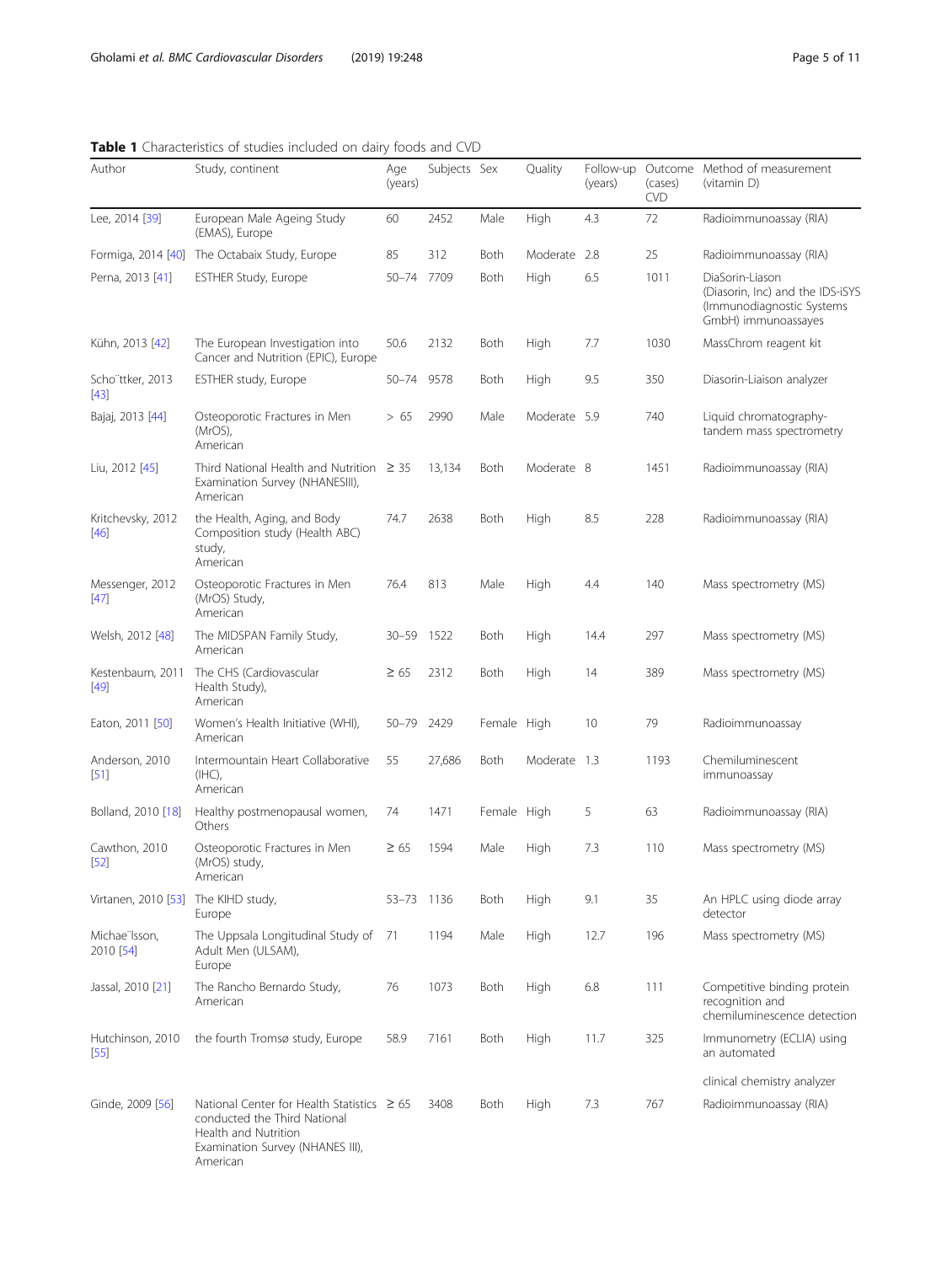<span id="page-5-0"></span>

|  | Table 1 Characteristics of studies included on dairy foods and CVD (Continued) |  |  |  |  |
|--|--------------------------------------------------------------------------------|--|--|--|--|
|  |                                                                                |  |  |  |  |

| Author                | Study, continent                                                                     | Age<br>(years) | Subjects | Sex         | Quality      | Follow-up<br>(years) | Outcome<br>(cases)<br><b>CVD</b> | Method of measurement<br>(vitamin D)            |
|-----------------------|--------------------------------------------------------------------------------------|----------------|----------|-------------|--------------|----------------------|----------------------------------|-------------------------------------------------|
| Pilz, 2009 [57]       | The Hoorn Study Europe                                                               | $50 - 75$      | 614      | Both        | High         | 6.2                  | 20                               | Means of a competitive<br>binding protein assay |
| Semba, 2009 [58]      | Invecchiare in Chianti.<br>"Aging in the Chianti Area"<br>(InCHIANTI) study, Europe  | $\geq 65$      | 1006     | Both        | Moderate 6.5 |                      | 107                              | Radioimmunoassay (RIA)                          |
| Dobnig, 2008 [19]     | The Ludwigshafen Risk and<br>Cardiovascular Health (LURIC)<br>study, Europe          | 62             | 737      | <b>Both</b> | Moderate 7.7 |                      | 463                              | Radioimmunoassay (RIA)                          |
| Melamed, 2008<br>[59] | Third NationalHealth and<br>Nutrition Examination<br>Survey (NHANESIII),<br>American | $\geq 20$      | 1331     | Both        | Moderate 8.7 |                      | 777                              | Radioimmunoassay (RIA)                          |
| Wang, 2008 [60]       | The Framingham Offspring<br>cohort, American                                         | 59             | 1739     | Both        | <b>High</b>  | 5.4                  | 120                              | Radioimmunoassay (RIA)                          |

## Table 2 Summary risk estimates of the association between vitamin D and risk of CVD

|                                                      | N <sup>b</sup> | Number<br>of cases | Risk estimate (95% CI) | Heterogeneity test |                   |                |
|------------------------------------------------------|----------------|--------------------|------------------------|--------------------|-------------------|----------------|
|                                                      |                |                    | <b>REM</b>             | $1^2$ (%)          | $\mathsf{P}$      | P <sup>a</sup> |
| Vitamin D                                            | 25             | 10,099             | $1.44(1.24 - 1.69)$    | 84.7               | 0.00              |                |
| Outcome                                              |                |                    |                        |                    |                   | 0.11           |
| Incidence [32, 41, 42, 44, 47, 60]                   | 6              | 3338               | $1.18(1 - 1.39)$       | 57.7               | 0.03              |                |
| Mortality [18, 19, 21, 39, 40, 43, 45, 46, 49-59]    | 19             | 6761               | 1.54 (1.29-1.84)       | 81.4               | 0.00              |                |
| Location where the study was conducted               |                |                    |                        |                    |                   |                |
| American [21, 44-52, 56, 59, 60]                     | 13             | 6402               | $1.31(1.12 - 1.54)$    | 73.8               | 0.00              | 1              |
| Europe [19, 39-43, 53-55, 57, 58]                    | 11             | 3634               | $1.67(1.27 - 2.19)$    | 85.6               | 0.00              | 0.09           |
| Others [18]                                          | $\mathbf{1}$   | 63                 | $0.90(0.50 - 1.61)$    |                    | $\qquad \qquad -$ | -              |
| Sex                                                  |                |                    |                        |                    |                   | 0.80           |
| Male [39, 44, 47, 52, 54]                            | 5              | 1258               | $1(0.84 - 1.20)$       | 0.00               | 0.54              |                |
| Female [18, 50]                                      | $\overline{2}$ | 142                | $1.12(0.78 - 1.59)$    | 0.00               | 0.35              |                |
| Quality                                              |                |                    |                        |                    |                   | 0.26           |
| High [18, 21, 39, 41-43, 46-50, 52-57, 60]           | 18             | 5343               | $1.30(1.16 - 1.46)$    | 38.8               | 0.04              |                |
| Moderate [19, 40, 44, 45, 51, 58, 59]                | 7              | 4756               | $1.58(1.15 - 2.15)$    | 92.7               | 0.00              |                |
| Measurement of vitamin D                             |                |                    |                        |                    |                   |                |
| Radioimmunoassay [18, 19, 39, 40, 45, 50, 56, 58-60] | 10             | 3924               | $1.61(1.23 - 2.11)$    | 82.3               | 0.00              | 1              |
| Mass spectrometry [44, 46, 47, 49, 52, 54]           | 7              | 2100               | $1.08(0.96 - 1.21)$    | 8.3                | 0.36              | 0.03           |
| Others [21, 41-43, 51, 53, 55, 57]                   | 8              | 6024               | $1.45(1.21 - 1.74)$    | 72.1               | 0.00              | 0.39           |
| Duration of follow up                                |                |                    |                        |                    |                   | 0.98           |
| $<$ 5 years [39, 40, 47, 51]                         | $\overline{4}$ | 1430               | $1.69(1.46 - 1.96)$    | 0.00               | 0.39              |                |
| > 5 years [18, 19, 21, 41-46, 48-50, 52-60]          | 21             | 8669               | $1.45(1.22 - 1.73)$    | 86.7               | 0.00              |                |

REM random effect model<br><sup>a</sup> Pvalue for metaregression, and location where the study was conducted (American as the reference) and Measurement of vitamin D (Radioimmunoassay as

the reference)<br><sup>b</sup> N: number of results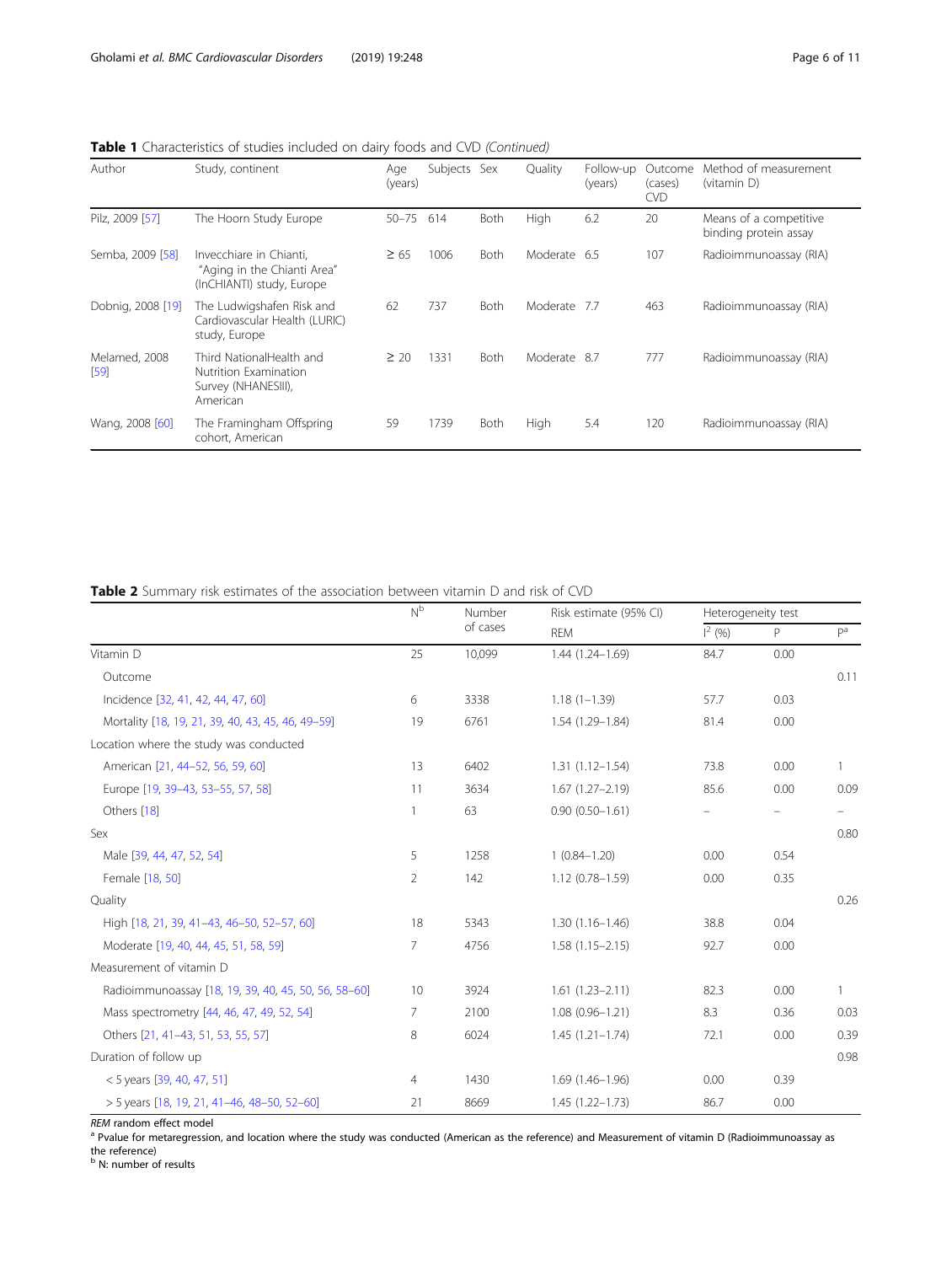<span id="page-6-0"></span>

| Author                                         |   | ES (95% CI)             | %<br>Weight |
|------------------------------------------------|---|-------------------------|-------------|
| year sex                                       |   |                         |             |
| mortality                                      |   |                         |             |
| 2014 Male<br>Lee                               |   | 1.26(0.41, 3.83)        | 1.47        |
| 2014<br>Both<br>Formiga                        |   | 1.04(0.33, 3.26)        | 1.41        |
| 2013 Both<br>Scho ttker                        |   | 1.29(0.94, 1.77)        | 4.75        |
| 2012<br>Both<br>Liu                            |   | 1.52(1.29, 1.79)        | 5.53        |
| 2012 Both<br>Kritchevsky                       |   | 1.90(0.97, 3.72)        | 2.81        |
| 2011 Both<br>Kestenbaum                        |   | 1.17(0.82, 1.66)        | 4.54        |
| 2011 Female<br>Eaton                           |   | 1.27 (0.81, 1.99)       | 3.95        |
| 2010 Both<br>Jassal                            |   | 1.07(0.86, 1.33)        | 5.28        |
| Hutchinson<br>2010<br>Both                     |   | 1.32(1.07, 1.62)        | 5.33        |
| Michae <sup>lsson</sup> 2010<br>Male           |   | 1.11(0.54, 2.27)        | 2.62        |
| 2010<br>Both<br>Virtanen                       |   | 2.06(1.12, 3.79)        | 3.09        |
| Bolland<br>2010 Female                         |   | 0.90(0.50, 1.61)        | 3.23        |
| Cawthon<br>2010 Male                           |   | 1.51(0.82, 2.77)        | 3.11        |
| Both<br>2010<br>Anderson                       |   | 1.77(1.51, 2.07)        | 5.55        |
| Semba<br>2009<br>Both                          |   | 2.64(2.31, 3.01)        | 5.65        |
| Pilz<br>2009<br>Both                           |   | 5.33 (1.97, 14.44) 1.72 |             |
| Ginde<br>2009<br>Both                          |   | 2.36(1.17, 4.76)        | 2.68        |
| 2008<br>Both<br>Dobnig                         |   | 2.22(1.57, 3.13)        | 4.57        |
| 2008 Both<br>Melamed                           |   | 1.20(0.87, 1.65)        | 4.73        |
| Subtotal (I-squared = $81.4\%$ , $p = 0.000$ ) |   | 1.54(1.29, 1.84)        | 72.02       |
| incidence                                      |   |                         |             |
| 2013 Both<br>Perna                             |   | 1.24(1.02, 1.50)        | 5.40        |
| Both<br>Kühn<br>2013                           |   | 1.53(1.12, 2.09)        | 4.76        |
| 2013 Male<br>Bajaj                             |   | 0.91(0.73, 1.13)        | 5.28        |
| 2012 Male<br>Messenger                         |   | 1.18(0.69, 2.02)        | 3.45        |
| 2012 Both<br>Welsh                             |   | 1.07(0.94, 1.22)        | 5.64        |
| 2008 Both<br>Wang                              |   | 1.80(1.05, 3.08)        | 3.46        |
| Subtotal (I-squared = $57.7\%$ , $p = 0.037$ ) |   | 1.18(1.00, 1.39)        | 27.98       |
| Overall (I-squared = $84.7\%$ , $p = 0.000$ )  | O | 1.44 (1.24, 1.69)       | 100.00      |
|                                                |   |                         |             |
| NOTE: Weights are from random effects analysis |   |                         |             |
| $\overline{1}$                                 |   | 10                      |             |

mortality. The size of gray box is positively proportional to the weight assigned to each study, and horizontal lines represent the 95% confidence intervals

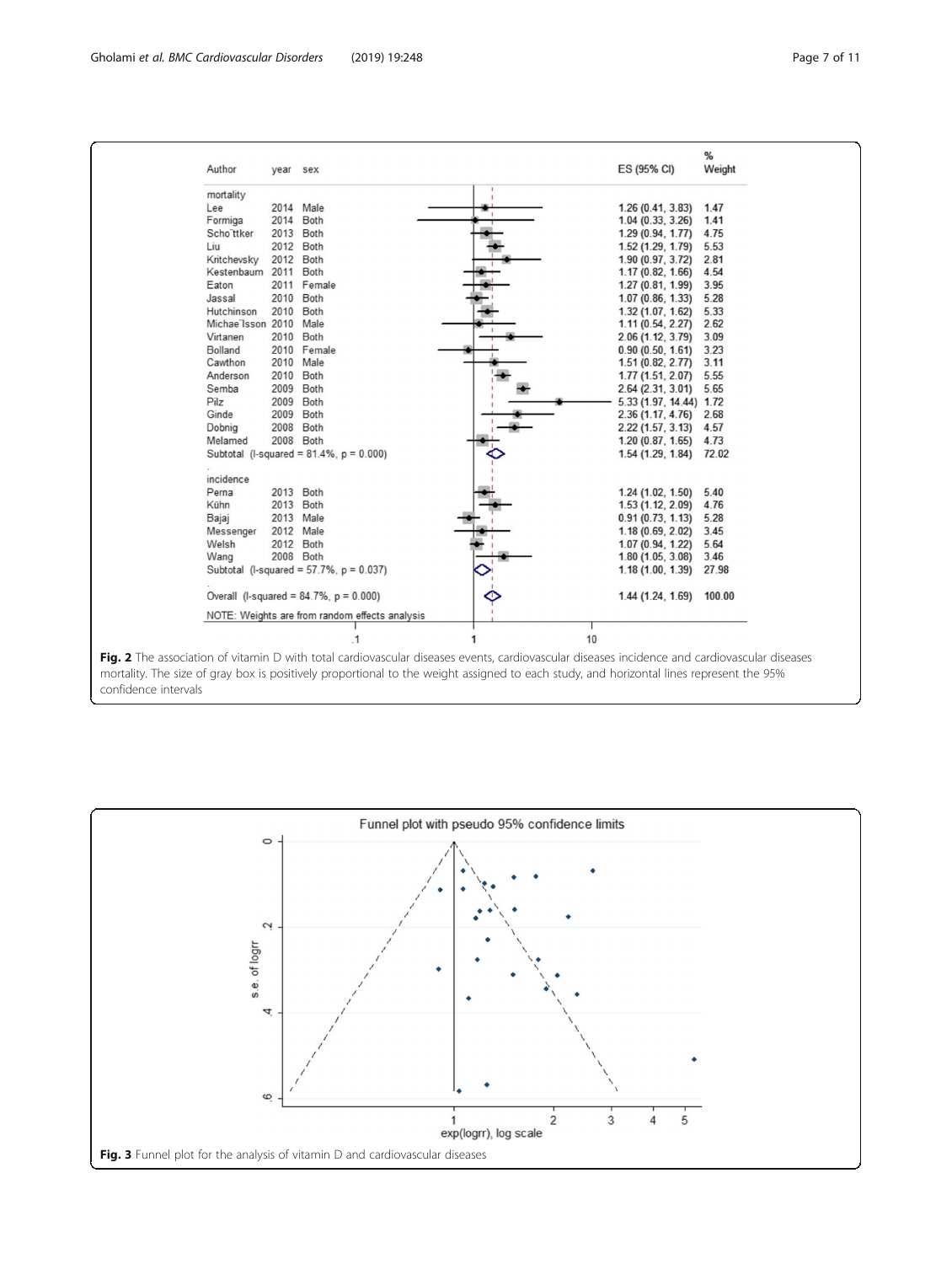relationship between the vitamin D status and the risk of CVDs [[59,](#page-9-0) [60](#page-9-0)]. Moreover, the results from the cohort studies revealed that the patients who received more than 75–87.5 nmol/l of 25-OH-vitD were more likely to die due to CVDs [\[69\]](#page-9-0), which may be due to the limited number of studies included in the meta-analysis as well as the application of different levels of vitamin D and adjustment for confounding variables.

## Advantages and limitations

Two main advantages of the present review are the high quality of the reviewed studies and adjustment of the confounding variables such as age, body mass index, and physical activity of the participants. The initial results of the RCTs demonstrated that an increased in daily consumption of vitamin D reduced CVDs mortality [\[70](#page-9-0)], and increased vitamin D intake prevented stroke and CVDs [\[68](#page-9-0), [71](#page-10-0), [72\]](#page-10-0). However, it should be noted that there is the possibility of residual confounding in observational studies. Most of the previous and ongoing RCTs have shown that vitamin D supplementation has no impact on CVD surrogate markers in reasonably healthy people [\[22](#page-8-0)]. Further evidences by Mendelian randomization trials also did not show any causality of genetically reduced 25(OH)D concentrations and myocardial infarction, ischemic heart disease, or coronary artery disease [[73,](#page-10-0) [74\]](#page-10-0).

This study also has potential limitations like the fact that only prospective cohort studies conducted in less than the last 10 years were reviewed. In addition, the dose-response effect of vitamin D on the incidence and mortality rate of CVDs was not evaluated. This metaanalysis compared the highest and lowest levels of vitamin D and revealed that the highest concentration of vitamin D was associated with increased CVD mortality rates. The heterogeneity in our meta-analysis is partly due to the application of various methods to measure the serum levels of vitamin D. As such, heterogeneity was more significant in studies that used mass spectrometry compared with studies that used radioimmunoassay to measure the serum level of 25-OH-vitD. So that, radioimmunoassay was used as a measure and the other methods were compared to it. Thus, measurement methods not only account for the heterogeneity in the studies but also indicate the important role of measurement tools in epidemiological research.

The findings showed that gender was not a significant factor, which is not supported by previous studies. As such, some studies revealed that vitamin D deficiency was associated with higher CVDs mortality rates in men, whereas in some studies, vitamin D deficiency was associated with higher CVDs mortality rates among female patients. The NHANES III showed that the CVDs mortality was higher among male patients (IRR = 2.38, 95%CI: 1.92–2.96) [[75\]](#page-10-0), whereas the Gind study showed the protective role of vitamin D deficiency in female patients (HR =  $0.70$ ,  $95\%$  CI:  $0.57-0.86$ ) [\[56](#page-9-0)]. Additionally, Brondumn revealed a higher risk of stroke in female pa-tients (HR = 1.67, 95%CI: 1.30–2.13) [[76\]](#page-10-0), which may be due to the limited number of reviewed studies focusing on gender.

The highest category of serum 25-OH-vitD was considered as the reference - i.e. 50 nmol/l in most studies. A majority of the studies reported the adequate level of serum 25-OH-vitD as > 50 nmol/l whereas some studies reported this level as  $> 70$  nmol/l [[77](#page-10-0)–[79](#page-10-0)]. In addition, Bischoff-Ferrari reported the adequate level of serum 25- OH-vitD as 90–100 nmol/l throughout the world [\[80](#page-10-0)].

The serum levels of vitamin D vary from 25 to 75 nmol/l in different continents; the serum level was reported as 25 nmol/l in Asia and the Middle East [[81](#page-10-0)] and 40 nmol/l in African-Americans [\[82](#page-10-0)].

The Workshop Consensus for Vitamin D Nutritional Guidelines 3 estimated that about 50 and 60% of the older populations in North America and the rest of the world respectively do not have a satisfactory vitamin D status. The consensus further concluded that the situation is similar in younger subjects [\[83\]](#page-10-0). Khaw stated that after adjustment for confounding variables, the CVDs mortality rate was lower (11%) in patients with a 25-OH-vitD level of 90 nmol/l than in patients with a 25-OH-vitD level of 30 nmol/l.

Although, there is no clear information on the relationship between serum 25-OH-vitD and life expectancy, experimental studies have shown that vitamin D receptor-knockout mice develop metabolic defects and cardiovascular disorders [\[84](#page-10-0)–[86\]](#page-10-0). The present study showed a strong relationship between the follow-up period (longer than five years) and the effect of serum 25-OH-vitD on CVD in cohort studies, which may be due to the varying serum 25-OH-vitD over the long periods, especially in the elderly [\[68](#page-9-0)].

Results from a meta-analysis of RCTs also revealed that vitamin D intake was associated with decreased CVDs mortality rate among the elderly; daily vitamin D consumption of 10–20 mg decreased the CVD mortality by 80% [\[87\]](#page-10-0). There are still controversies regarding the effect of vitamin D on the reduction of CVD mortality and other illnesses among the meta-analyses of RCT studies [\[70](#page-9-0), [81](#page-10-0), [88](#page-10-0)–[91\]](#page-10-0). Moreover, serum 25-OH-vitD was shown to have a biphasic effect on CVDs, as both increased or decreased serum 25-OH-vitD increased the incidence of CVD [[68\]](#page-9-0).

It was not possible to calculate the crude effect because the required data were not available, and the analysis was performed on adjusted effects. Therefore, there is the possibility of residual confounding. However, considering the relatively high-quality data obtained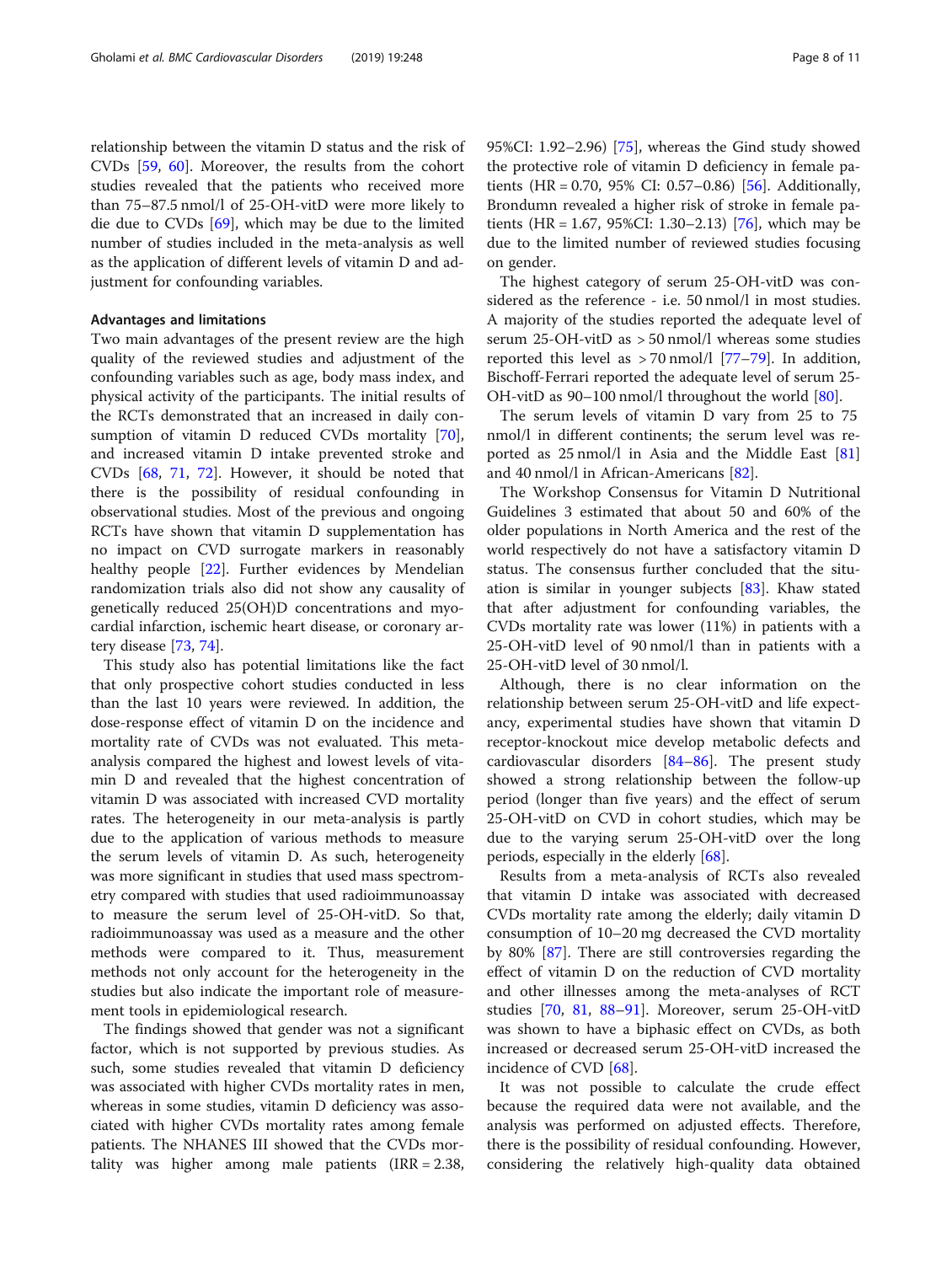<span id="page-8-0"></span>from the studies, the analysis was performed in different subgroups separately.

## Conclusion

This is the first study of its kind that evaluated the relationship between serum 25-OH-vitD status and CVDs using meta-analysis method in the recent years. The findings showed that vitamin D deficiency increased the CVD mortality. Due to the limited number of studies which included patients of both genders, further research is suggested to separately evaluate the effect of vitamin D status on CVDs among men and women.

#### Abbreviations

CHD: Coronary heart disease; CVDs: Cardiovascular diseases; HR: Hazard ratio; RCT: Randomized controlled trial; REM: Random effect model; RIA: Radioimmunoassay; RR: Risk ratio

## Acknowledgments

The authors thank collaboration the Clinical Research Development Center, Kowsar Hospital, Sanandaj, Iran.

#### Authors' contributions

MAR, FG and GM designed the research. FG, MAR, GM, DR, and BZ participated in the design of the study and performed the statistical analysis. MAR, FG, GM, DR and BZ wrote the paper; MAR, FG, GM, BN, and EG edited the manuscript and assisted in the interpretation of the data and participated in its design and coordination and helped to draft the manuscript. All authors read and approved the final manuscript.

#### Funding

The study was sponsored by the Deputy of Research and Technology of Kurdistan University of Medical Sciences, Sanandaj, Iran (No: 94.17–94.02.13). The funding body played no role in the design of the study, collection, analysis, or interpretation of data or in writing the manuscript.

#### Availability of data and materials

The datasets used and/or analysed during the current study are available from the corresponding author on reasonable request.

#### Ethics approval and consent to participate

Not applicable.

#### Consent for publication

Not applicable.

#### Competing interests

The authors declare that they have no competing interests.

#### Author details

<sup>1</sup>Department of Epidemiology, School of Public Health, Iran University of Medical Sciences, Tehran, Iran. <sup>2</sup>Social Determinants of Health Research Center, Research Institute for Health Development, Kurdistan University of Medical Sciences, Sanandaj, Iran. <sup>3</sup>Department of Epidemiology and Biostatistics, Faculty of Medicine, Kurdistan University of Medical Sciences, Sanandaj, Iran. <sup>4</sup>Vice Chancellor for Educational and Research, Clinical Research Development Unit, Kowsar Hospital, Kurdistan University of Medical Sciences, Sanandaj, Iran. <sup>5</sup>Department of Pathology, Faculty of Medicine, Kurdistan University of Medical Sciences, Sanandaj, Iran.

### Received: 23 March 2019 Accepted: 24 October 2019 Published online: 07 November 2019

#### References

1. Giustina A, Adler RA, Binkley N, Bouillon R, Ebeling PR, Lazaretti-Castro M, et al. Controversies in Vitamin D: Summary Statement From an International Conference. The Journal of clinical endocrinology and metabolism. 2019; 104(2):234–40.

- 2. Bjelakovic G, Gluud LL, Nikolova D, Whitfield K, Wetterslev J, Simonetti RG, et al. Vitamin D supplementation for prevention of mortality in adults. The Cochrane database of systematic reviews. 2014(1):Cd007470. [https://doi.org/](https://doi.org/10.1002/14651858.CD007470.pub3) [10.1002/14651858.CD007470.pub3](https://doi.org/10.1002/14651858.CD007470.pub3).
- 3. Autier P, Boniol M, Pizot C, Mullie P. Vitamin D status and ill health: a systematic review. Lancet Diabetes Endocrinol. 2014;2(1):76–89.
- 4. Bischoff-Ferrari HA, Willett WC, Orav EJ, Lips P, Meunier PJ, Lyons RA, et al. A pooled analysis of vitamin D dose requirements for fracture prevention. N Engl J Med. 2012;367(1):40–9.
- 5. de Boer IH, Levin G, Robinson-Cohen C, Biggs ML, Hoofnagle AN, Siscovick DS, et al. Serum 25-hydroxyvitamin D concentration and risk for major clinical disease events in a community-based population of older adultsa cohort study. Ann Intern Med. 2012;156(9):627–34.
- 6. Forouhi N, Ye Z, Rickard A, Khaw K, Luben R, Langenberg C, et al. Circulating 25 hydroxyvitamin D concentration and the risk of type 2 diabetes: results from the European prospective investigation into Cancer (EPIC)-Norfolk cohort and updated meta-analysis of prospective studies. Diabetologia. 2012;55(8):2173–82.
- 7. Garland CF, Gorham ED, Mohr SB, Garland FC. Vitamin D for cancer prevention: global perspective. Ann Epidemiol. 2009;19(7):468–83.
- 8. Pludowski P, Holick MF, Pilz S, Wagner CL, Hollis BW, Grant WB, et al. Vitamin D effects on musculoskeletal health, immunity, autoimmunity, cardiovascular disease, cancer, fertility, pregnancy, dementia and mortality—a review of recent evidence. Autoimmun Rev. 2013;12(10):976C89.
- 9. Khaw KT, Luben R, Wareham N. Serum 25-hydroxyvitamin D, mortality, and incident cardiovascular disease, respiratory disease, cancers, and fractures: a 13-y prospective population study. The American journal of clinical nutrition. 2014;100(5):1361–70.
- 10. Schöttker B, Ball D, Gellert C, Brenner H. Serum 25-hydroxyvitamin D levels and overall mortality. A systematic review and meta-analysis of prospective cohort studies. Ageing Res Rev. 2013;12(2):708–18.
- 11. Karakas M, Thorand B, Zierer A, Huth C, Meisinger C, Roden M, et al. Low levels of serum 25-hydroxyvitamin D are associated with increased risk of myocardial infarction, especially in women: results from the MONICA/KORA Augsburg case-cohort study. J Clin Endocrinol Metab. 2013;98(1):272–80.
- 12. Alwan A. Global status report on noncommunicable diseases 2010. World Health Organ:2011.
- 13. Mendis S, Puska P, Norrving B. Global atlas on cardiovascular disease prevention and control: World Health Organization; 2011.
- 14. Heidenreich PA, Trogdon JG, Khavjou OA, Butler J, Dracup K, Ezekowitz MD, et al. Forecasting the future of cardiovascular disease in the United States. Circulation. 2011;123(8):933–44.
- 15. Pilz S, Tomaschitz A, Drechsler C, Zittermann A. M Dekker J, Marz W. vitamin D supplementation: a promising approach for the prevention and treatment of strokes. Curr Drug Targets. 2011;12(1):88–96.
- 16. Pilz S, Dobnig H, Fischer JE, Wellnitz B, Seelhorst U, Boehm BO, et al. Low vitamin D levels predict stroke in patients referred to coronary angiography. Stroke. 2008;39(9):2611–3.
- 17. Buell J, Dawson-Hughes B, Scott T, Weiner D, Dallal G, Qui W, et al. 25- Hydroxyvitamin D, dementia, and cerebrovascular pathology in elders receiving home services. Neurology. 2010;74(1):18–26.
- 18. Bolland MJ, Bacon CJ, Horne AM, Mason BH, Ames RW, Wang TK, et al. Vitamin D insufficiency and health outcomes over 5 y in older women. Am J Clin Nutr. 2009;91(1):82–9.
- 19. Dobnig H, Pilz S, Scharnagl H, Renner W, Seelhorst U, Wellnitz B, et al. Independent association of low serum 25-hydroxyvitamin D and 1, 25 dihydroxyvitamin D levels with all-cause and cardiovascular mortality. Arch Intern Med. 2008;168(12):1340–9.
- 20. Kilkkinen A, Knekt P, Aro A, Rissanen H, Marniemi J, Heliövaara M, et al. Vitamin D status and the risk of cardiovascular disease death. Am J Epidemiol. 2009;170(8):1032–9.
- 21. Jassal SK, Chonchol M, Von Muehlen D, Smits G, Barrett-Connor E. Vitamin d, parathyroid hormone, and cardiovascular mortality in older adults: the rancho Bernardo study. Am J Med. 2010;123(12):1114–20.
- 22. Swart KM, Lips P, Brouwer IA, Jorde R, Heymans MW, Grimnes G, et al. Effects of vitamin D supplementation on markers for cardiovascular disease and type 2 diabetes: an individual participant data metaanalysis of randomized controlled trials. Am J Clin Nutr. 2018;107(6): 1043–53.
- 23. Moher D, Liberati A, Tetzlaff J, Altman DG, Group P. Reprint—preferred reporting items for systematic reviews and meta-analyses: the PRISMA statement. Phys Ther. 2009;89(9):873–80.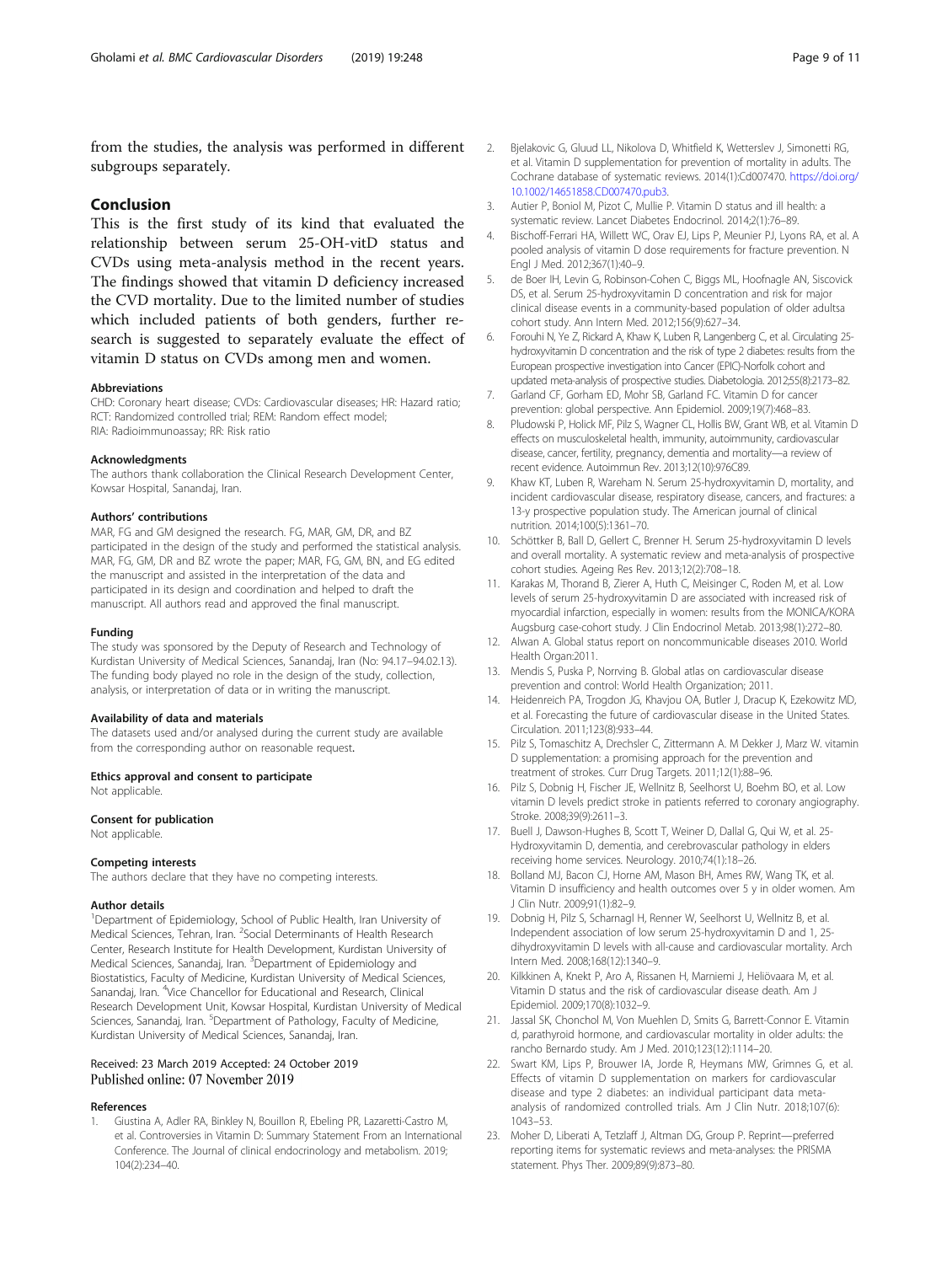- <span id="page-9-0"></span>24. Moher D, Liberati A, Tetzlaff J, Altman DG. Preferred reporting items for systematic reviews and meta-analyses: the PRISMA statement. Ann Intern Med. 2009;151(4):264–9.
- 25. Carvalho LSF, Sposito AC. Vitamin D for the prevention of cardiovascular disease: are we ready for that? Atherosclerosis. 2015;241(2):729–40.
- 26. Sokol SI, Tsang P, Aggarwal V, Melamed ML, Srinivas V. Vitamin D status and risk of cardiovascular events: lessons learned via systematic review and meta-analysis. Cardiol Rev. 2011;19(4):192–201.
- 27. Pilz S, Verheyen N, Grubler MR, Tomaschitz A, Marz W. Vitamin D and cardiovascular disease prevention. Nat Rev Cardiol. 2016;13(7):404–17.
- Mozos I, Marginean O. Links between vitamin D deficiency and cardiovascular diseases. Biomed Res Int. 2015;2015:109275.
- 29. Papandreou D, Hamid Z-T-N. The role of vitamin D in diabetes and cardiovascular disease: an updated review of the literature. Dis Markers. 2015;2015.
- 30. Wang L, Manson JE, Song Y, Sesso HD. Systematic review: vitamin D and calcium supplementation in prevention of cardiovascular events. Ann Intern Med. 2010;152(5):315.
- 31. Bjelakovic G, Gluud LL, Nikolova D, Whitfield K, Wetterslev J, Simonetti RG, et al. Vitamin D supplementation for prevention of mortality in adults. The Cochrane database of systematic reviews. 2011;6(7):CD007470. [https://doi.](https://doi.org/10.1002/14651858.CD007470.pub2) [org/10.1002/14651858.CD007470.pub2.](https://doi.org/10.1002/14651858.CD007470.pub2)
- 32. Wells G, Shea B, O'connell D, Peterson J, Welch V, Losos M, et al. The Newcastle-Ottawa Scale (NOS) for assessing the quality of nonrandomised studies in meta-analyses. oxford. asp: Ottawa Hospital Research Institute, 2014; 2015.
- 33. Higgins JP, Thompson SG, Deeks JJ, Altman DG. Measuring inconsistency in meta-analyses. BMJ. 2003;327(7414):557.
- 34. Higgins JP, Green S. Cochrane handbook for systematic reviews of interventions: john Wiley & sons; 2011.
- 35. Egger M, Smith GD, Schneider M, Minder C. Bias in meta-analysis detected by a simple, graphical test. BMJ. 1997;315(7109):629–34.
- Peters JL, Sutton AJ, Jones DR, Abrams KR, Rushton L. Comparison of two methods to detect publication bias in meta-analysis. Jama. 2006;295(6):676–80.
- 37. Tobias A. Assessing the influence of a single study in the meta-analysis estimate. Stata Technical Bulletin. 1999;8(47):15–7.
- 38. Higgins J, Thompson SG. Controlling the risk of spurious findings from meta-regression. Stat Med. 2004;23(11):1663–82.
- 39. Lee DM, Vanderschueren D, Boonen S, O'neill TW, Pendleton N, Pye SR, et al. Association of 25-hydroxyvitamin D, 1, 25-dihydroxyvitamin D and parathyroid hormone with mortality among middle-aged and older European men. Age Ageing. 2013;43(4):528–35.
- 40. Formiga F, Ferrer A, Megido MJ, Boix L, Contra A, Pujol R, et al. Low serum vitamin D is not associated with an increase in mortality in oldest old subjects: the Octabaix three-year follow-up study. Gerontology. 2014;60(1):10–5.
- 41. Perna L, Schöttker B, Holleczek B, Brenner H. Serum 25-hydroxyvitamin D and incidence of fatal and nonfatal cardiovascular events: a prospective study with repeated measurements. J Clin Endocrinol Metab. 2013;98(12):4908–15.
- 42. Kühn T, Kaaks R, Teucher B, Hirche F, Dierkes J, Weikert C, et al. Plasma 25 hydroxyvitamin D and its genetic determinants in relation to incident myocardial infarction and stroke in the European prospective investigation into cancer and nutrition (EPIC)-Germany study. PLoS One. 2013;8(7):e69080.
- 43. Schöttker B, Haug U, Schomburg L, Köhrle J, Perna L, Müller H, et al. Strong associations of 25-hydroxyvitamin D concentrations with all-cause, cardiovascular, cancer, and respiratory disease mortality in a large cohort study. Am J Clin Nutr. 2013;97(4):782–93.
- 44. Bajaj A, Stone KL, Peters K, Parimi N, Barrett-Connor E, Bauer D, et al. Circulating vitamin d, supplement use, and cardiovascular disease risk: the mros sleep study. J Clin Endocrinol Metab. 2014;99(9):3256–62.
- 45. Liu L, Chen M, Hankins SR, Nùñez AE, Watson RA, Weinstock PJ, et al. Serum 25-hydroxyvitamin D concentration and mortality from heart failure and cardiovascular disease, and premature mortality from all-cause in United States adults. Am J Cardiol. 2012;110(6):834–9.
- 46. Kritchevsky SB, Tooze JA, Neiberg RH, Schwartz GG, Hausman DB, Johnson MA, et al. 25-Hydroxyvitamin D, parathyroid hormone, and mortality in black and white older adults: the health ABC study. J Clin Endocrinol Metab. 2012;97(11):4156–65.
- 47. Messenger W, Nielson C, Li H, Beer T, Barrett-Connor E, Stone K, et al. Serum and dietary vitamin D and cardiovascular disease risk in elderly men: a prospective cohort study. Nutr Metab Cardiovasc Dis. 2012;22(10):856–63.
- 48. Welsh P, Doolin O, McConnachie A, Boulton E, McNeil G, Macdonald H, et al. Circulating 25OHD, dietary vitamin D, PTH, and calcium associations with incident cardiovascular disease and mortality: the MIDSPAN family study. J Clin Endocrinol Metab. 2012;97(12):4578–87.
- 49. Kestenbaum B, Katz R, De Boer I, Hoofnagle A, Sarnak MJ, Shlipak MG, et al. Vitamin D, parathyroid hormone, and cardiovascular events among older adults. J Am Coll Cardiol. 2011;58(14):1433–41.
- 50. Eaton CB, Young A, Allison MA, Robinson J, Martin LW, Kuller LH, et al. Prospective association of vitamin D concentrations with mortality in postmenopausal women: results from the Women's Health Initiative (WHI). Am J Clin Nutr. 2011;94(6):1471–8.
- 51. Anderson JL, May HT, Horne BD, Bair TL, Hall NL, Carlquist JF, et al. Relation of vitamin D deficiency to cardiovascular risk factors, disease status, and incident events in a general healthcare population. Am J Cardiol. 2010; 106(7):963–8.
- 52. Cawthon PM, Parimi N, Barrett-Connor E, Laughlin GA, Ensrud KE, Hoffman AR, et al. Serum 25-hydroxyvitamin D, parathyroid hormone, and mortality in older men. J Clin Endocrinol Metab. 2010;95(10):4625–34.
- 53. Virtanen JK, Nurmi T, Voutilainen S, Mursu J, Tuomainen T-P. Association of serum 25-hydroxyvitamin D with the risk of death in a general older population in Finland. Eur J Nutr. 2011;50(5):305–12.
- 54. Michaëlsson K, Baron JA, Snellman G, Gedeborg R, Byberg L, Sundström J, et al. Plasma vitamin D and mortality in older men: a community-based prospective cohort study. Am J Clin Nutr. 2010;92(4):841–8.
- 55. Hutchinson MS, Grimnes G, Joakimsen RM, Figenschau Y, Jorde R. Low serum 25-hydroxyvitamin D levels are associated with increased all-cause mortality risk in a general population: the Tromsø study. Eur J Endocrinol. 2010;162(5):935–42.
- 56. Ginde AA, Scragg R, Schwartz RS, Camargo CA. Prospective study of serum 25-Hydroxyvitamin D level, cardiovascular disease mortality, and all-cause mortality in older US adults. J Am Geriatr Soc. 2009;57(9):1595–603.
- 57. Li YC, Qiao G, Uskokovic M, Xiang W, Zheng W, Kong J. Vitamin D: a negative endocrine regulator of the renin–angiotensin system and blood pressure. J Steroid Biochem Mol Biol. 2004;89:387–92.
- 58. Semba RD, Houston DK, Bandinelli S, Sun K, Cherubini A, Cappola AR, et al. Relationship of 25-hydroxyvitamin D with all-cause and cardiovascular disease mortality in older community-dwelling adults. Eur J Clin Nutr. 2010; 64(2):203–9.
- 59. Melamed ML, Michos ED, Post W, Astor B. 25-hydroxyvitamin D levels and the risk of mortality in the general population. Arch Intern Med. 2008; 168(15):1629–37.
- 60. Wang TJ, Pencina MJ, Booth SL, Jacques PF, Ingelsson E, Lanier K, et al. Vitamin D deficiency and risk of cardiovascular disease. Circulation. 2008; 117(4):503–11.
- 61. Pilz S, Dobnig H, Nijpels G, Heine RJ, Stehouwer CD, Snijder MB, et al. Vitamin D and mortality in older men and women. Clin Endocrinol. 2009; 71(5):666–72.
- 62. Sterne JA, Gavaghan D, Egger M. Publication and related bias in metaanalysis: power of statistical tests and prevalence in the literature. J Clin Epidemiol. 2000;53(11):1119–29.
- 63. Rammos G, Tseke P, Ziakka S. Vitamin D, the renin-angiotensin system, and insulin resistance. Int Urol Nephrol. 2008;40(2):419–26.
- 64. Norman AW, Frankel J, Heldt AM, Grodsky GM. Vitamin D deficiency inhibits pancreatic secretion of insulin. Science. 1980;209(4458):823–5.
- Carthy E, Yamashita W, Hsu A, Ooi BS. 1, 25-Dihydroxyvitamin D3 and rat vascular smooth muscle cell growth. Hypertension. 1989;13(6 Pt 2):954–9.
- 66. Deluca HF, Cantorna MT. Vitamin D: its role and uses in immunology. FASEB J. 2001;15(14):2579–85.
- 67. Grandi NC, Breitling LP, Brenner H. Vitamin D and cardiovascular disease: systematic review and meta-analysis of prospective studies. Prev Med. 2010; 51(3–4):228–33.
- 68. Wang L, Song Y, Manson JE, Pilz S, März W, Michaëlsson K, et al. Circulating 25-Hydroxy-Vitamin D and Risk of Cardiovascular Disease. Circulation: Cardiovascular Quality and Outcomes. In: CIRCOUTCOMES, vol. 112; 2012. p. 967604.
- 69. Zittermann A, Iodice S, Pilz S, Grant WB, Bagnardi V, Gandini S. Vitamin D deficiency and mortality risk in the general population: a meta-analysis of prospective cohort studies. Am J Clin Nutr. 2012;95(1):91–100.
- 70. Autier P, Gandini S. Vitamin D supplementation and total mortality: a metaanalysis of randomized controlled trials. Arch Intern Med. 2007;167(16):1730–7.